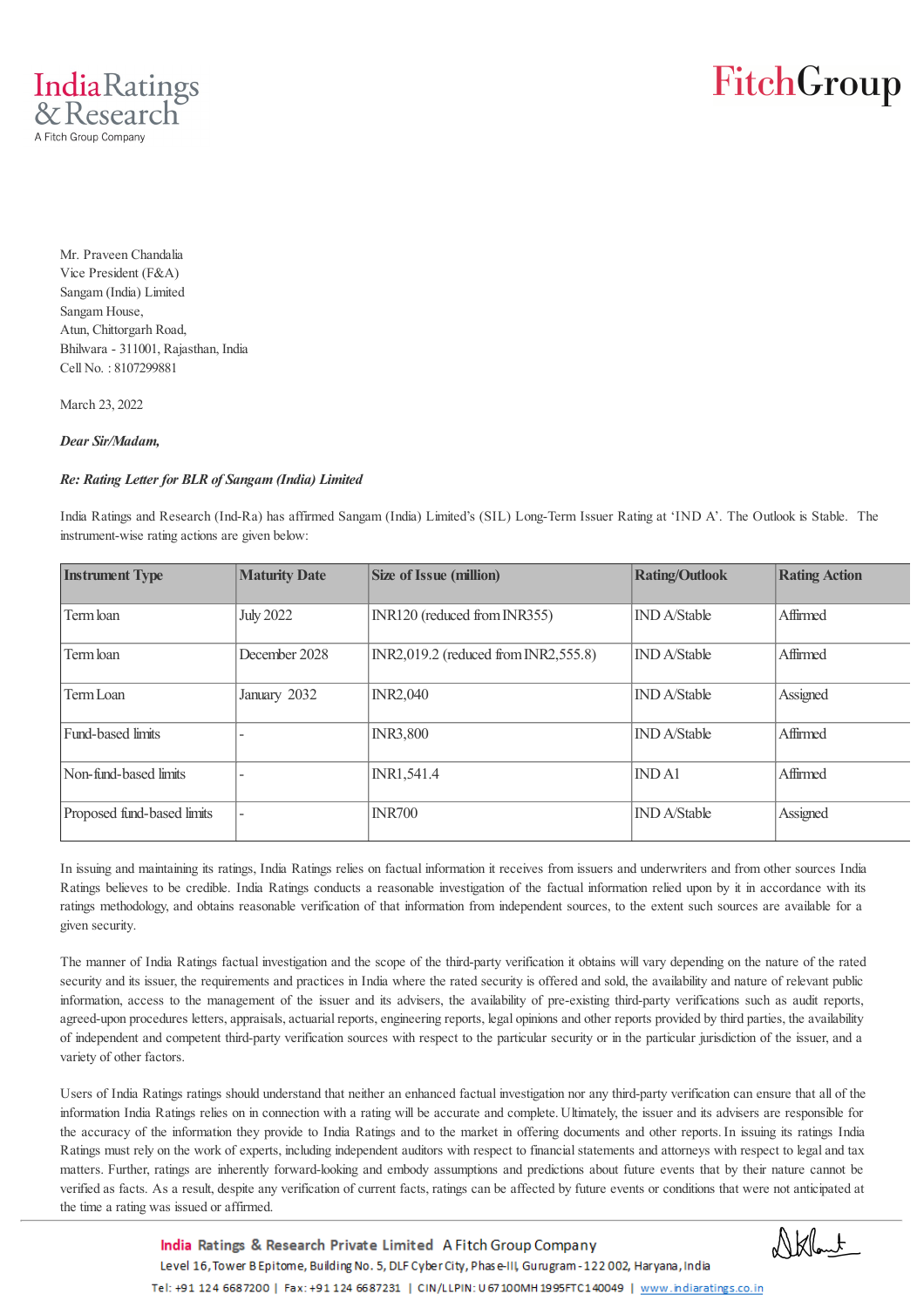

India Ratings seeks to continuously improve its ratings criteria and methodologies, and periodically updates the descriptions on its website of its criteria and methodologies for securities of a given type. The criteria and methodology used to determine a rating action are those in effect at the time the rating action is taken, which for public ratings is the date of the related rating action commentary. Each rating action commentary provides information about the criteria and methodology used to arrive at the stated rating, which may differ from the general criteria and methodology for the applicable security type posted on the website at a given time. For this reason, you should always consult the applicable rating action commentary for the most accurate information on the basis of any given public rating.

Ratings are based on established criteria and methodologies that India Ratings is continuously evaluating and updating. Therefore, ratings are the collective work product of India Ratings and no individual, or group of individuals, is solely responsible for a rating. All India Ratings reports have shared authorship. Individuals identified in an India Ratings report were involved in, but are not solely responsible for, the opinions stated therein. The individuals are named for contact purposes only.

Ratings are not a recommendation or suggestion, directly or indirectly, to you or any other person, to buy, sell, make or hold any investment, loan or security or to undertake any investment strategy with respect to any investment, loan or security or any issuer. Ratings do not comment on the adequacy of market price, the suitability of any investment, loan or security for a particular investor (including without limitation, any accounting and/or regulatory treatment), or the tax-exempt nature or taxability of payments made in respect of any investment, loan or security. India Ratings is not your advisor, nor is India Ratings providing to you or any other party any financial advice, or any legal, auditing, accounting, appraisal, valuation or actuarial services. A rating should not be viewed as a replacement for such advice or services. Investors may find India Ratings ratings to be important information, and India Ratings notes that you are responsible for communicating the contents of this letter, and any changes with respect to the rating, to investors.

It will be important that you promptly provide us with all information that may be material to the ratings so that our ratings continue to be appropriate. Ratings may be raised, lowered, withdrawn, or placed on Rating Watch due to changes in, additions to, accuracy of or the inadequacy of information or for any other reason India Ratings deems sufficient.

Nothing in this letter is intended to or should be construed as creating a fiduciary relationship between India Ratings and you or between India Ratings and any user of the ratings.

In this letter, "India Ratings" means India Ratings & Research Pvt. Ltd. and any successor in interest.

We are pleased to have had the opportunity to be of service to you. If we can be of further assistance, please email us at infogrp@indiaratings.co.in

Sincerely,

India Ratings

**IndiaRatings**  $8$  Research A Fitch Group Company

Nkllent

**Devendra Pant Senior Director**